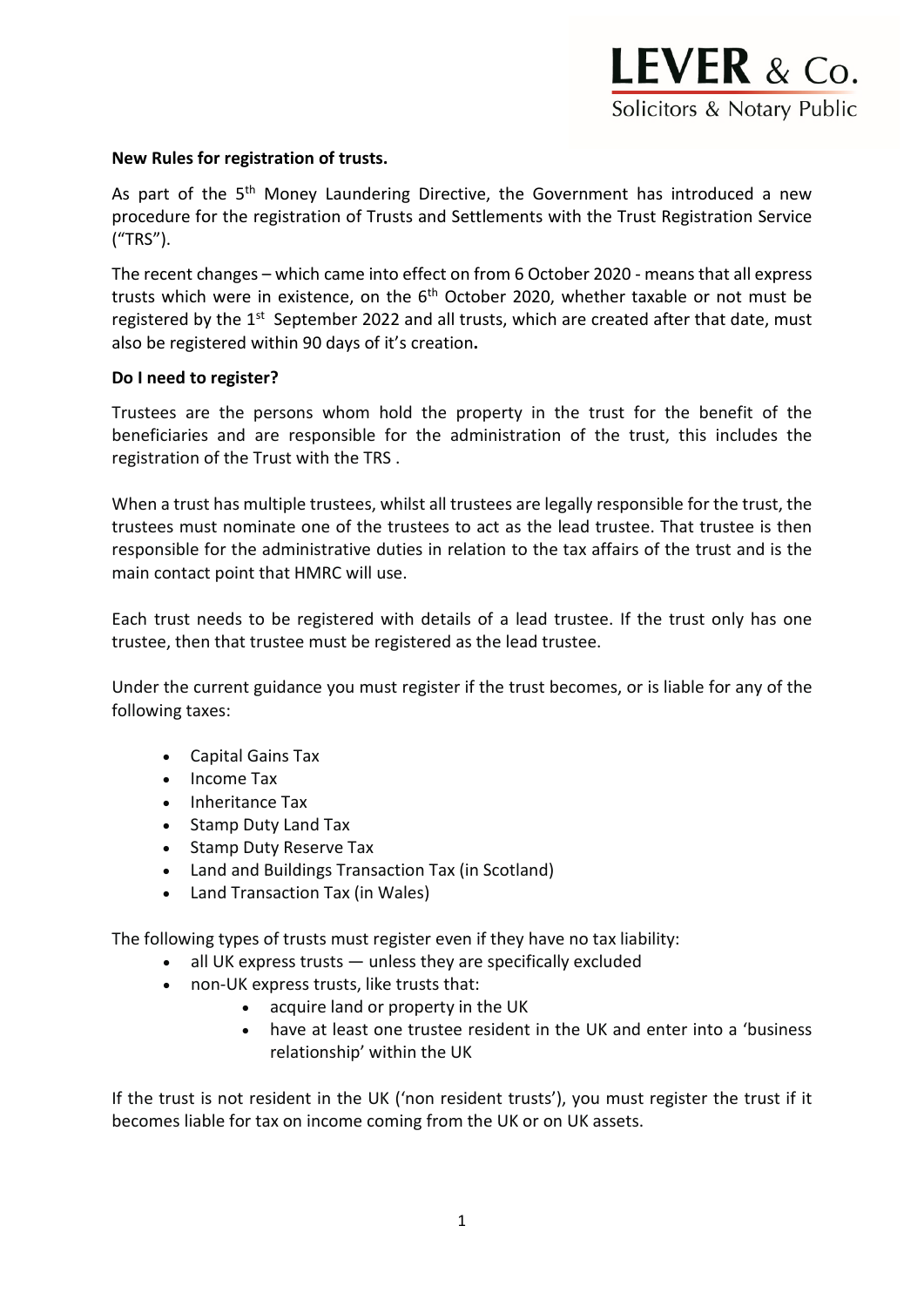If the trust has a tax liability but this is covered by a relief, you'll need to register the trust to claim the relief through Self Assessment.

## **Which Trusts do not need to be registered?**

Under the current guidance (and as Trustee you are responsible for ensuring that you are up to date with any changes to the guidance) all taxable trusts must be registered however some examples of non-taxable trusts that would currently not need to be registered are:

- the trust is used to hold money or assets of a UK registered pension scheme like an occupational pension scheme
- the trust is used to hold life or retirement policies providing that the policy only pays out on death, terminal or critical illness or permanent disablement, or to meet the healthcare costs of the person assured
- the trust is holding insurance policy benefits received after the death of the person assured  $-$  as long as the benefits are paid out from the trust within 2 years of the death
- charitable trust that is registered as a charity in the UK or which is not required to register as a charity
- $\bullet$  it's a 'pilot' trust set up before 6 October 2020 and holds no more than £100  $-$  pilot trusts set up on or after 6 October 2020 will need to register
- it's a co-ownership trust set up to hold shares of property or other assets which are jointly owned by 2 or more people for themselves as 'tenants in common'
- it's a will trust created by a person's will and comes into effect on their death providing they only hold the estate assets for up to 2 years after the person's death
- it's a trust for bereaved children under 18, or adults aged 18 to 25, set up under the will (or intestacy) of a deceased parent or the Criminal Injuries Compensation Scheme
- it's a 'financial' or 'commercial' trust created in the course of professional services or business transactions for holding client money or other assets

# **What information will I need to register ?**

- 1. Details about the trust the name of the trust, the date it was created, whether or not it is an express trust and details about land purchased.
- 2. Trustees name, telephone number, date of birth, national insurance number of lead trustee (if available), nationality, passport details for lead trustee (if not a UK citizen) and country of residence.
- 3. Settlor name, date of birth, date of death (if the trust was created upon death), nationality and country of residence (or last residence).
- 4. Beneficiaries details of named beneficiaries and classes of beneficiary.
- 5. Details of assets held.
- 6. Details about any protectors or others associated with the trust.

# **What happens if I do not register?**

If you do not register a trust that requires registration before the deadlines given by the HMRC then you may be issued a payment penalty from HMRC.